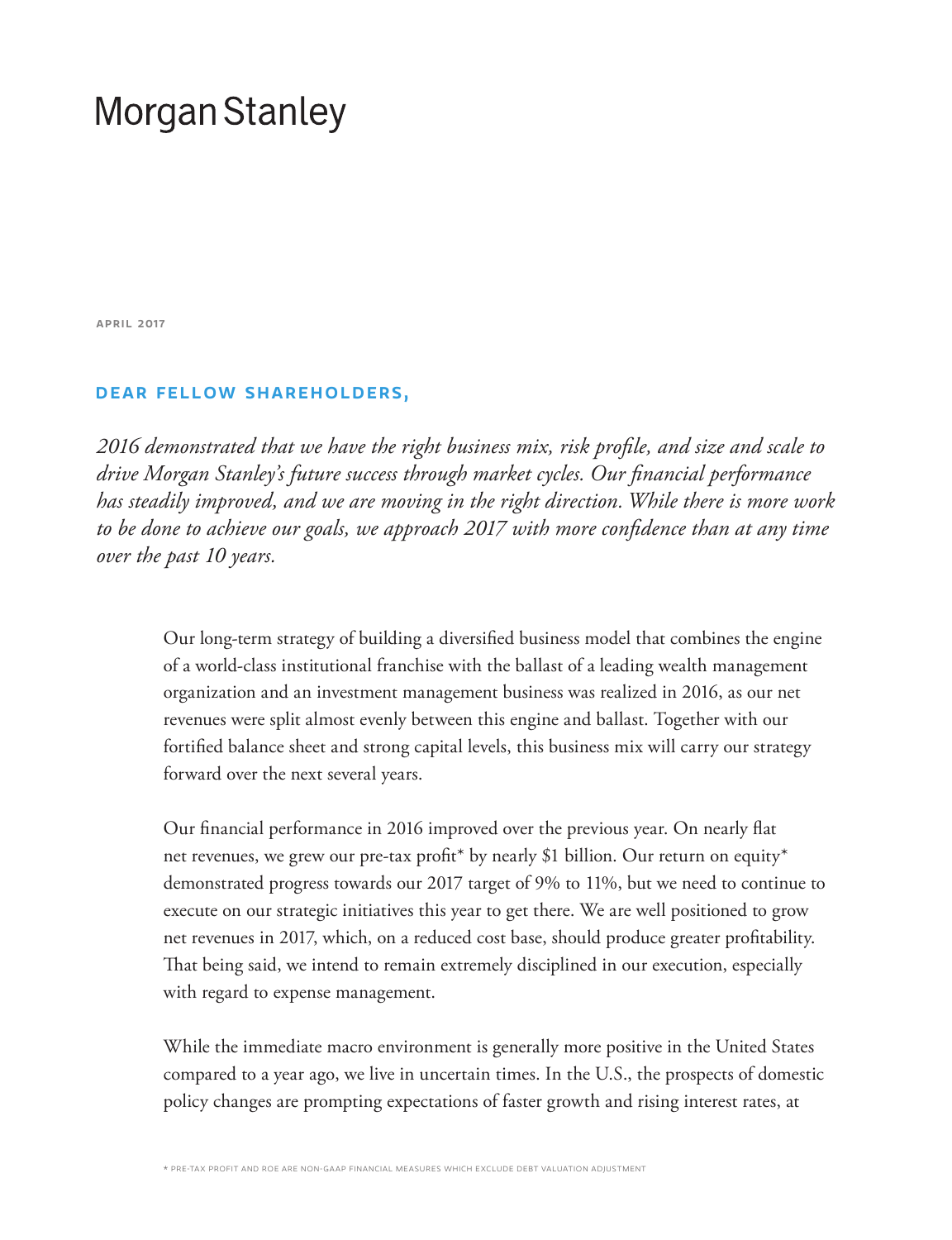larry lettera / camera 1



james p. gorman chairman & ceo

least for now, and outweighing concerns about policies that could be more disruptive to international economic flows. As the regulatory landscape for the industry has evolved continuously over the last several years, we have adapted our business model and have learned to be nimble in responding to changes. We are confident in our ability to adapt to any further modifications under the new Administration. We continue to make investments in Asia, and we believe that most European economies have bottomed. It goes without saying that political and economic risks continue, and could disrupt this environment.

Our strong culture is a critical ingredient in driving our enduring performance. Our employees are proud to work here, and our culture underpins our focus on serving clients while managing the Firm's resources diligently. We are developing the next generation of leadership, cross-pollinating key executives throughout our major businesses to create a greater focus on collaboration and delivering the entire Firm for the benefit of our clients. Whatever uncertainties may manifest in the macro environment, the culture and talent in the Firm make us confident about our position and our ability to deliver higher performance in the years to come.

# executing our strategic priorities and generating higher returns

As we do each year, the Board of Directors and executive management have evaluated our strategy and refined our goals and priorities to ensure we are working for the longterm benefit of our shareholders. We articulate this strategy and vision at the beginning of each year and report our progress against them so that our shareholders can hold us accountable. As we work towards achieving sustained higher returns, let me review our performance and priorities going forward.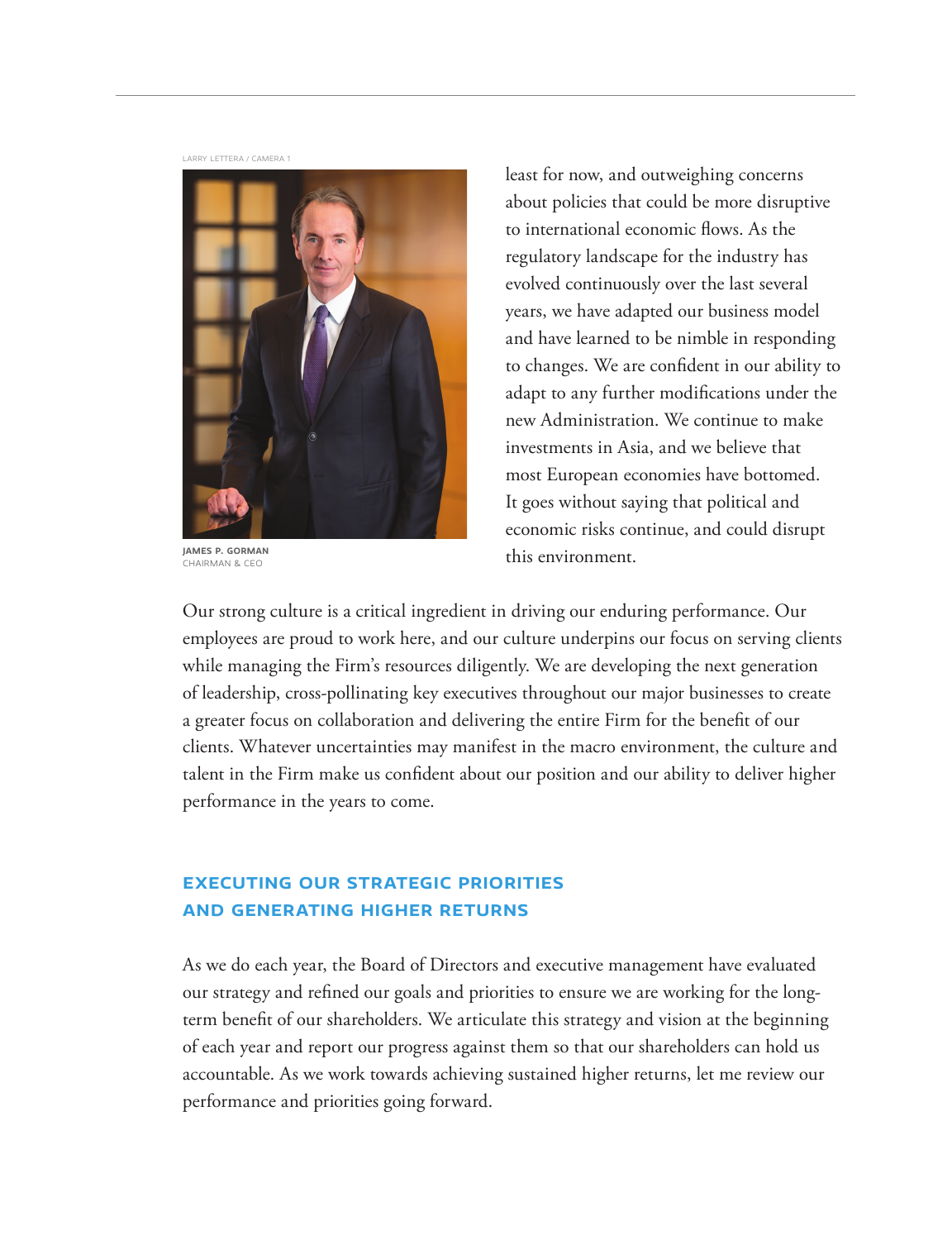Our Wealth Management business is poised for further growth, and we are focused on increasing our pre-tax earnings. In 2016 our full-year profit margin† was 22%, despite headwinds from muted retail investor engagement and sustained low interest rates. Assuming constructive markets, we have targeted a profit margin of 23% to 25% by 2017. The expected rate increases in 2017 and 2018 by the Federal Reserve, combined with a more positive investor sentiment, lead us to believe there is real upside to this business over the next several years. Complementing these exogenous growth drivers, we have built

## winning in the marketplace 2016 highlights

- No. 1 in Equity Sales & Trading revenue wallet share<sup>1</sup>
- No. 2 Advisor on global announced mergers and acquisitions<sup>2</sup>
- No. 2 Underwriter of global equity offerings<sup>2</sup>
- No. 2 Underwriter of global initial public offerings<sup>2</sup>
- No. 1 in managed accounts, with \$8771 billion in assets<sup>3</sup>
- No. 1 in Barron's Top 100 Financial Advisors, with 35 listings

our U.S. bank infrastructure to offer a robust suite of cash management products to attract a greater share of client deposits and support high-quality lending to drive Firm interest income growth, which increased 20% over the course of 2016. Our ongoing investments in digital technology also support growth. We continually modernize our systems to provide our financial advisors and clients with access to the digital tools and analytics they need to manage their assets and wealth, and to build over time the capability to service individuals who are more focused on a full digital relationship.

Our world-class Investment Banking franchise consistently ranks in the top two of the global league tables in advising on mergers and acquisitions and underwriting initial public offerings, and 2016 was

no exception. However, the year was challenging for the equity underwriting market, since volatility and idiosyncratic risk events kept many would-be issuers on the sidelines. We are optimistic that this market will see a normalization of volumes in 2017, allowing us to capitalize on our strong competitive position.

We unified our Sales & Trading franchise under one leadership team in the fall of 2015, and now are managing Sales & Trading holistically, aiming to optimize resources, talent, capital and technology. Our Equity Sales & Trading business finished the year No. 1 globally in net revenues for the third year in a row, continuing to offer clients expertise

† profit margin is a non-gaap financial measure; profit before tax as a percentage of net revenues

1 source: competitor earnings reports

<sup>2</sup> source: thomson reuters

<sup>3</sup> source: cerulli associates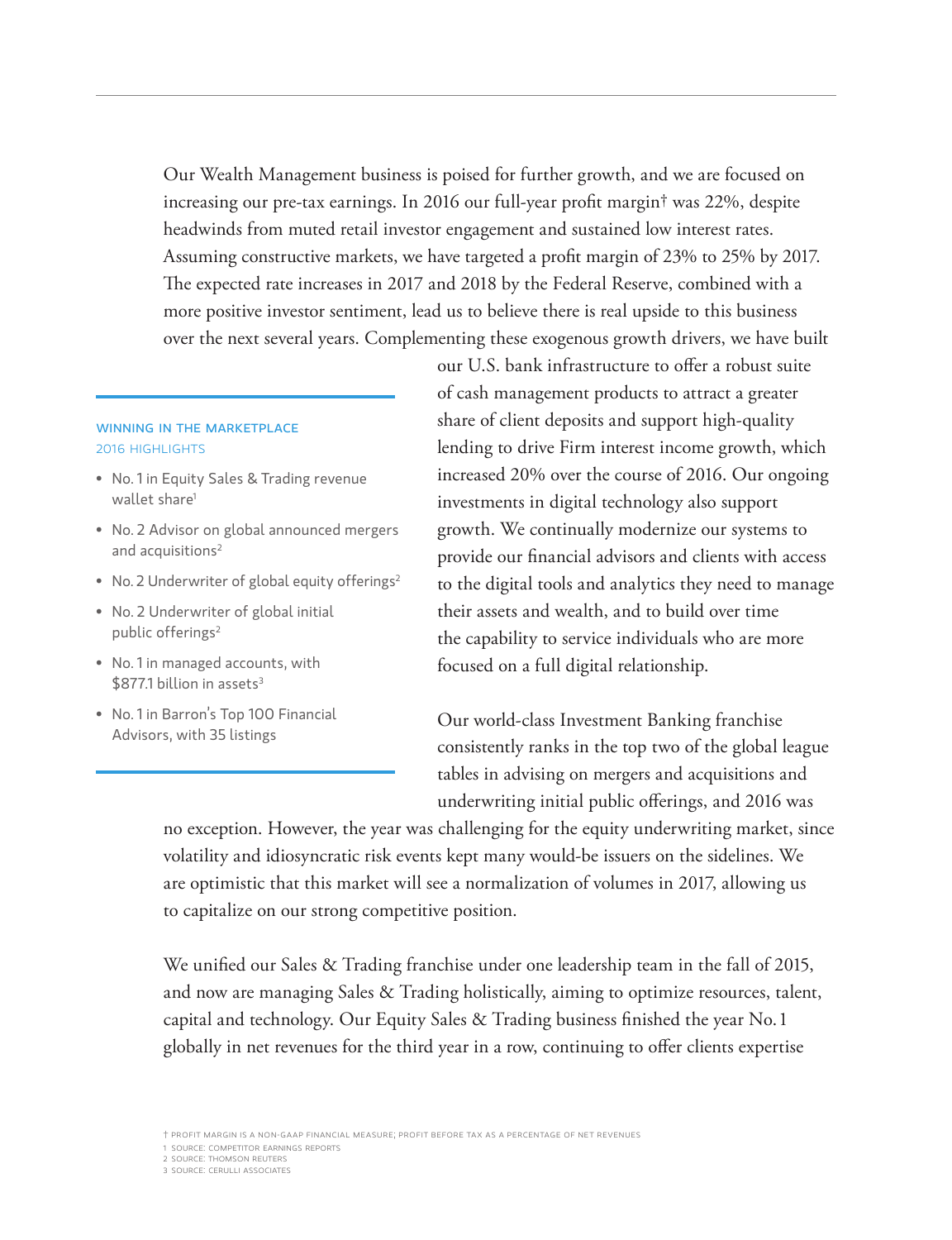across a broad range of products in markets worldwide. We are deepening our relationships in Prime Brokerage, providing content, capital and execution in flow trading, and investing in our Asia franchise. Our goal is to maintain leadership across regions while profitably growing wallet share. The meaningful restructuring of our Fixed Income Sales & Trading business made at the end of 2015 was consistent with our objective to have a credible and critically sized business with capital and resources appropriate to the market opportunities. The results so far have been encouraging, and in 2016 we exceeded our goal of average quarterly net revenues of at least \$1 billion. Should the expectations of rising interest rates, more active macro markets and vibrant corporate activity play out, we expect to participate in the growing revenue pool while maintaining our lower cost base.

Our Investment Management business, with over \$400 billion in assets under management, has world-class expertise across a number of asset classes. Throughout the year, we undertook an organizational realignment to unify the business, rationalize costs

### executing our strategy 2016 highlights

- 22.4% pre-tax margin<sup>1</sup> in Wealth Management
- \$2.1 trillion in Wealth Management client assets
- Combined U.S. bank subsidiary assets increased to \$180.7 billion
- Average quarterly revenue in excess of \$1 billion in Fixed Income Sales & Trading with reduced resources
- Equity Sales & Trading revenue wallet share of 20.2% increased 197 bps over 20152
- 74.5% firmwide expense efficiency ratio<sup>3</sup>
- 50% increase in return of capital to \$4.8 billion

and take better advantage of the Firm's distribution and origination platforms. While we experienced lower revenue from investments in 2016, our management fees were stable and we demonstrated strong momentum in fundraising across a number of funds, launched new products, and strengthened the management team. I am confident that the business will move forward on a more stable footing, and we will continue to see opportunities for growth in the medium to long term.

Technology continues to reshape our business. Over the next few years, the strategic challenges and opportunities we will face will almost all derive from technological change. We are continually strengthening our defenses to protect our data and our client assets from cybertheft and unauthorized access. We expect to take advantage of technology to improve our operations and processes, making

<sup>1</sup> non-gaap financial measure; profit before tax as a percentage of net revenues 2 source: competitor earnings reports

<sup>3</sup> total non-interest expense as a percentage of net revenues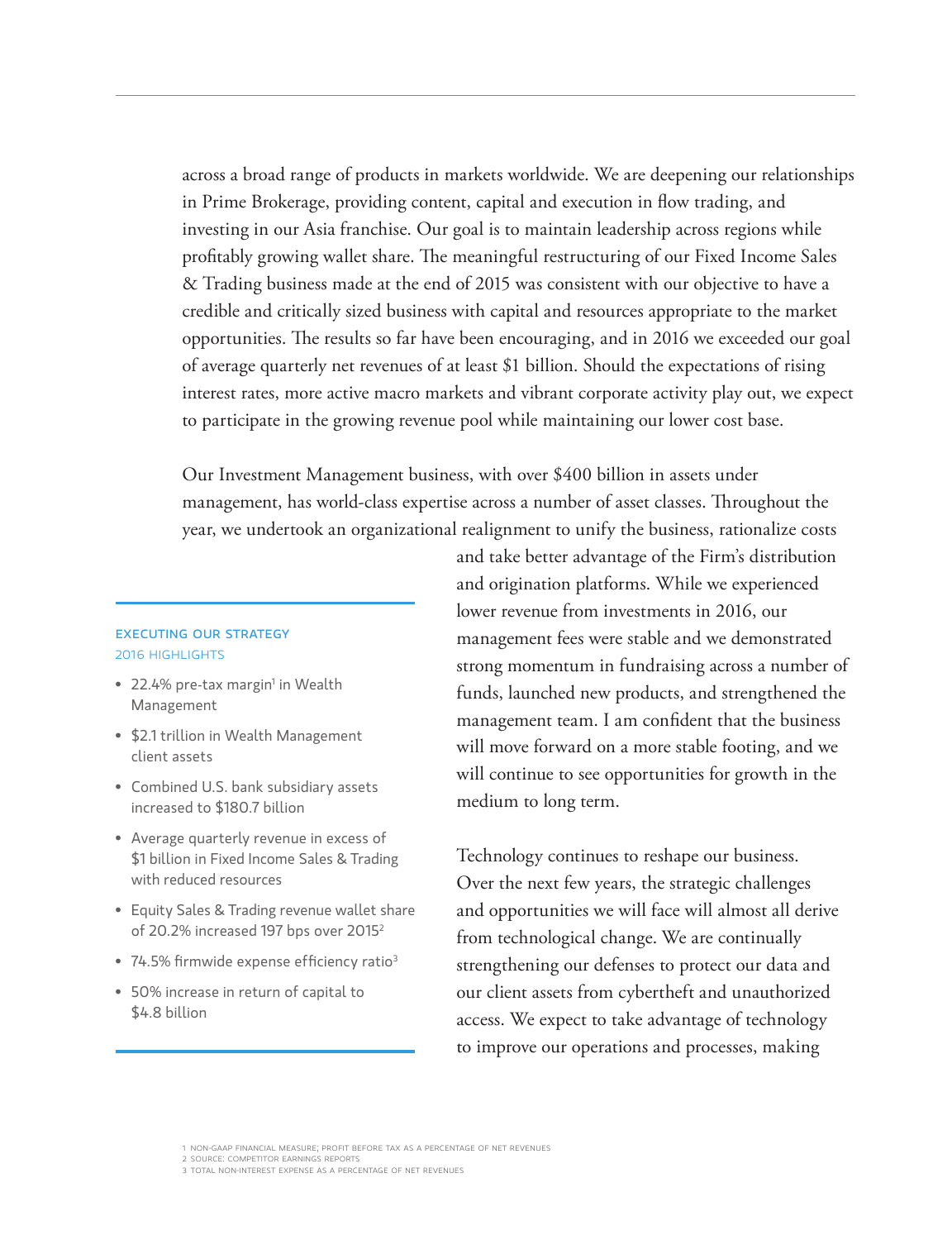us more efficient in how we use resources. And we will continue to invest in technology to meet the increasing expectations of our clients for state-of-the-art digital platforms—whether it is the rapidly evolving electronic trading systems in our Fixed Income business or the enhanced online experience offered to our Wealth Management clients. We must constantly evaluate and embrace emerging technologies that have the

# fortifying capital and enhancing liquidity 2016 highlights

- Common equity tier 1 capital ratio advanced (transitional) of 16.9% as of 4Q 2016, with \$68.5 billion in common equity
- \$202.3 billion global liquidity reserve as of 4Q 2016

power to transform the financial industry landscape. Long-term winners will be those able to adapt and use technology to their competitive benefit, and we are deeply focused on these efforts.

On the expense side, we remain vigilant and are on course to deliver our targeted \$1 billion of cost reductions in 2017 through Project Streamline. On relatively flat annual net revenues in 2016, we reduced non-compensation expenses significantly. We also continued to exercise discipline on compensation

and will continue to meet or exceed the targets we have set for compensation as a percentage of revenue. Project Streamline's expense initiatives have yielded meaningful results to date and their broad-based nature has created a more expense-focused culture across the Firm. We expect to achieve our 2017 expense efficiency ratio target of 74% based on this continued discipline in managing our expenses.

Critical to meeting our performance goals is returning excess capital to shareholders. Our total capital return in 2016 was \$4.8 billion, an increase of 50% from the prior year. We believe we are sufficiently capitalized for our business mix, size and risk profile. Significant return of capital, subject to regulatory approval, will remain our focus, and combined with our strategic initiatives to grow profits, should drive our return on equity\* to the 9% to 11% range we have targeted by 2017.

# talent and leadership

Our future success will spring from the deep bench of talent and leadership at this Firm and the culture and values we bring to work every day. It takes much more than one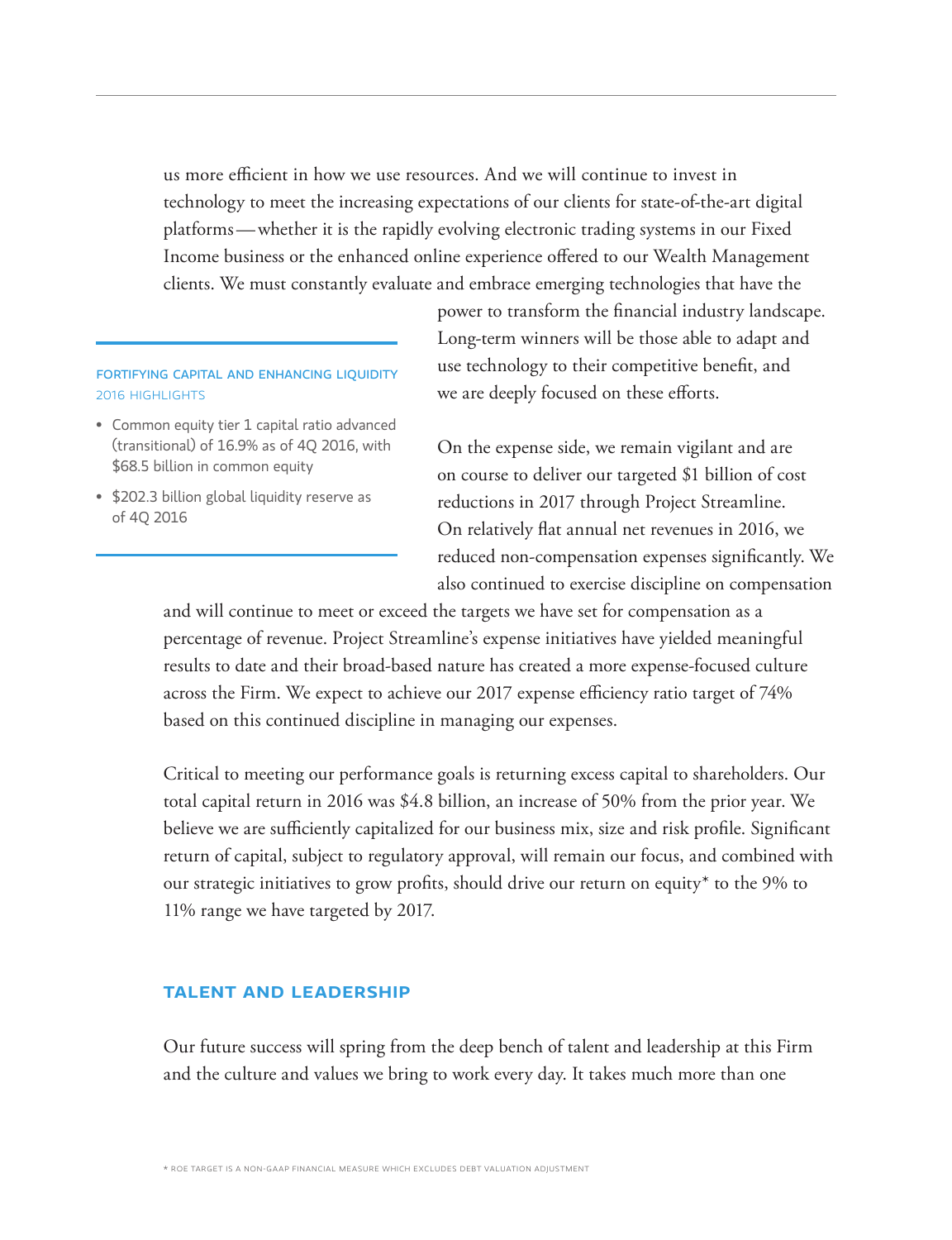person to run a firm of this size, and we have a wealth of very senior and experienced executives, battle-hardened by the events of recent years.

In 2016 we elevated Colm Kelleher to President of Morgan Stanley, leading both Institutional Securities and Wealth Management. He is uniquely equipped to take on this responsibility given his leadership and commitment to our culture. He is the most experienced markets professional in our Firm and a true partner to me. His elevation to President has freed me to focus more on the future strategic direction of the business. Under his leadership, we are advancing collaboration across all of our businesses, and he is working closely with me to further develop our senior talent.

We have an obligation to our shareholders to develop the next generation of leaders, something that takes many years to do. We will continue to develop and nurture the talent required to guide us forward. Across our key business areas, we have put in place strong leaders to carry forward this Firm over the next decade. Ted Pick is leading our Sales & Trading franchise where we are growing wallet share. Mark Eichorn and Franck Petitgas are leading our world-class investment banking businesses. Shelley O'Connor and Andy Saperstein are leading our wealth management franchise, which manages over \$2.1 trillion in assets for clients. Dan Simkowitz is leading our investment management business and positioning it for growth. Robert Rooney heads our international businesses and has added Technology to his responsibilities. Jonathan Pruzan serves as our Chief Financial Officer, Eric Grossman as our Chief Legal Officer, and Keishi Hotsuki as our Chief Risk Officer. I have great confidence in this team and other senior leaders, and we are well positioned for the years ahead.

#### **OUR STRATEGY**

WHAT WE DO

Advise, originate, trade, manage and distribute capital for governments, institutions and individuals, and always do so with a standard of excellence.

#### how we do it

Execute in a way that is consistent with our values and, whenever possible, deliver more than one part of the Firm.

#### WITH WHAT RESULT

Deliver strong returns for our shareholders, build long-term value for our clients and offer highly attractive career opportunities for our employees.